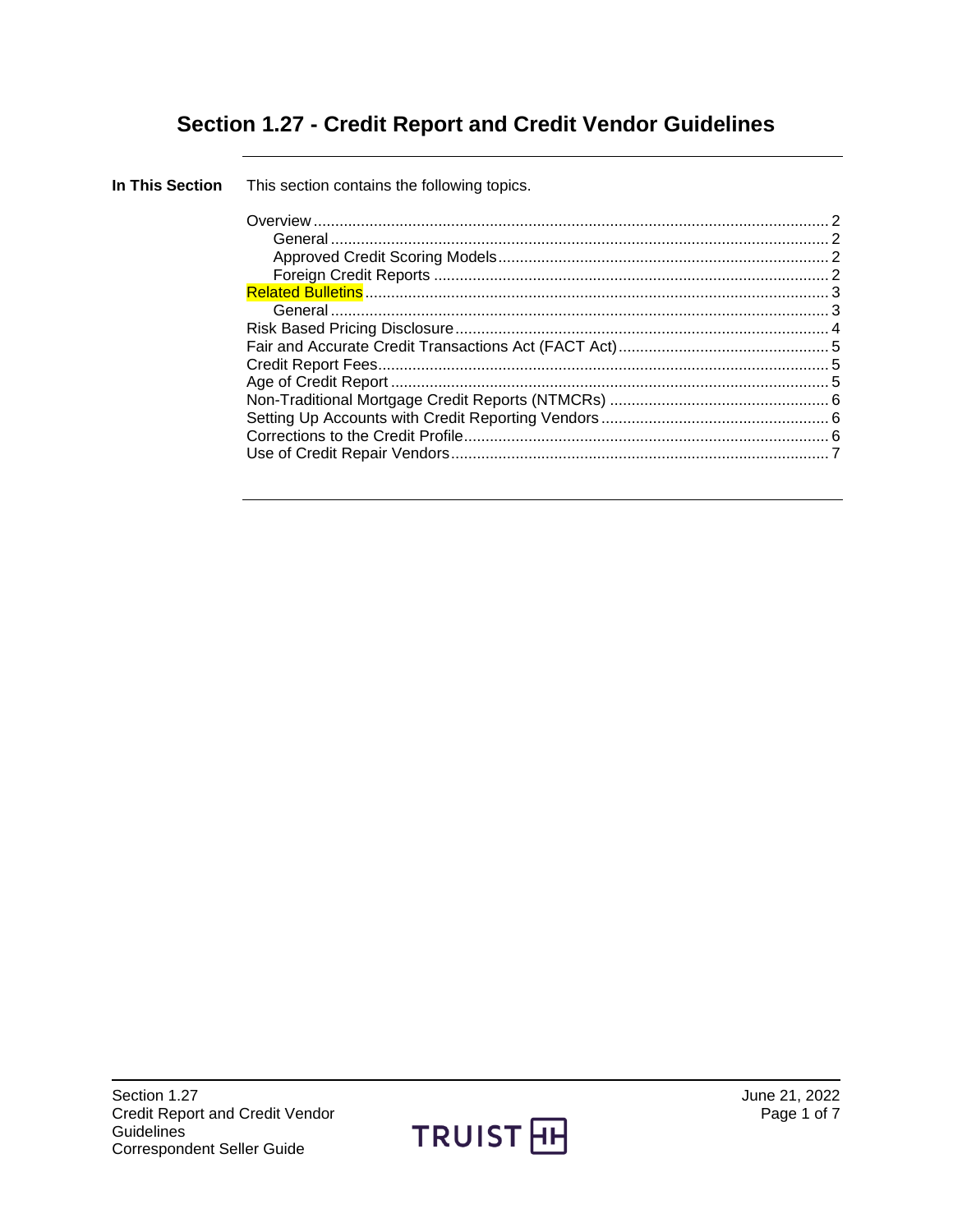<span id="page-1-2"></span><span id="page-1-1"></span><span id="page-1-0"></span>

| General                                                   | <b>Agency Loan Programs</b><br>Reference: See the "Credit Reports" subtopic within the "Credit Requirements" topic<br>outlined in Section 2.01: Agency Loan Programs of the Correspondent Seller Guide<br>for guidelines.                                                                                                                                                                                                                                                                                                                                                     |
|-----------------------------------------------------------|-------------------------------------------------------------------------------------------------------------------------------------------------------------------------------------------------------------------------------------------------------------------------------------------------------------------------------------------------------------------------------------------------------------------------------------------------------------------------------------------------------------------------------------------------------------------------------|
|                                                           | <b>Non-Agency Loan Programs</b><br>When a credit report is used to determine a borrower's credit worthiness, it must<br>be a merged in-file credit report requested from three (3) credit repositories (i.e.,<br>Equifax, Experian and Trans Union).<br>When the loan file is underwritten to non-AUS guidelines, copies and/or fax<br>$\bullet$<br>copies of documentation may be provided directly from the borrower to the<br>Correspondent lender with written certification from the borrower that the copies<br>are true and accurate copies of the original documents. |
|                                                           |                                                                                                                                                                                                                                                                                                                                                                                                                                                                                                                                                                               |
| <b>Approved</b><br><b>Credit Scoring</b><br><b>Models</b> | <b>Agency Loan Programs</b><br>See the "Credit Score Requirements" subtopic within the "Credit<br>Reference:<br>Requirements" topic outlined in Section 2.01: Agency Loan Programs of the<br>Correspondent Seller Guide for guidelines.                                                                                                                                                                                                                                                                                                                                       |
|                                                           | <b>Non-Agency Loan Programs</b><br>Truist will only accept credit scores that are generated using specific scoring models<br>from each of the three (3) major credit bureaus.                                                                                                                                                                                                                                                                                                                                                                                                 |
|                                                           | The following versions of the classic FICO score are required:<br>• Equifax Beacon <sup>®</sup> 5.0<br>• Experian <sup>®</sup> /Fair Isaac Risk Model V2SM<br>• TransUnion FICO <sup>®</sup> Risk Score, Classic 04                                                                                                                                                                                                                                                                                                                                                           |
|                                                           |                                                                                                                                                                                                                                                                                                                                                                                                                                                                                                                                                                               |
|                                                           |                                                                                                                                                                                                                                                                                                                                                                                                                                                                                                                                                                               |
| <b>Foreign Credit</b><br><b>Reports</b>                   | Truist does not permit the use of credit reports or scores from a foreign country.                                                                                                                                                                                                                                                                                                                                                                                                                                                                                            |
|                                                           |                                                                                                                                                                                                                                                                                                                                                                                                                                                                                                                                                                               |

<span id="page-1-3"></span>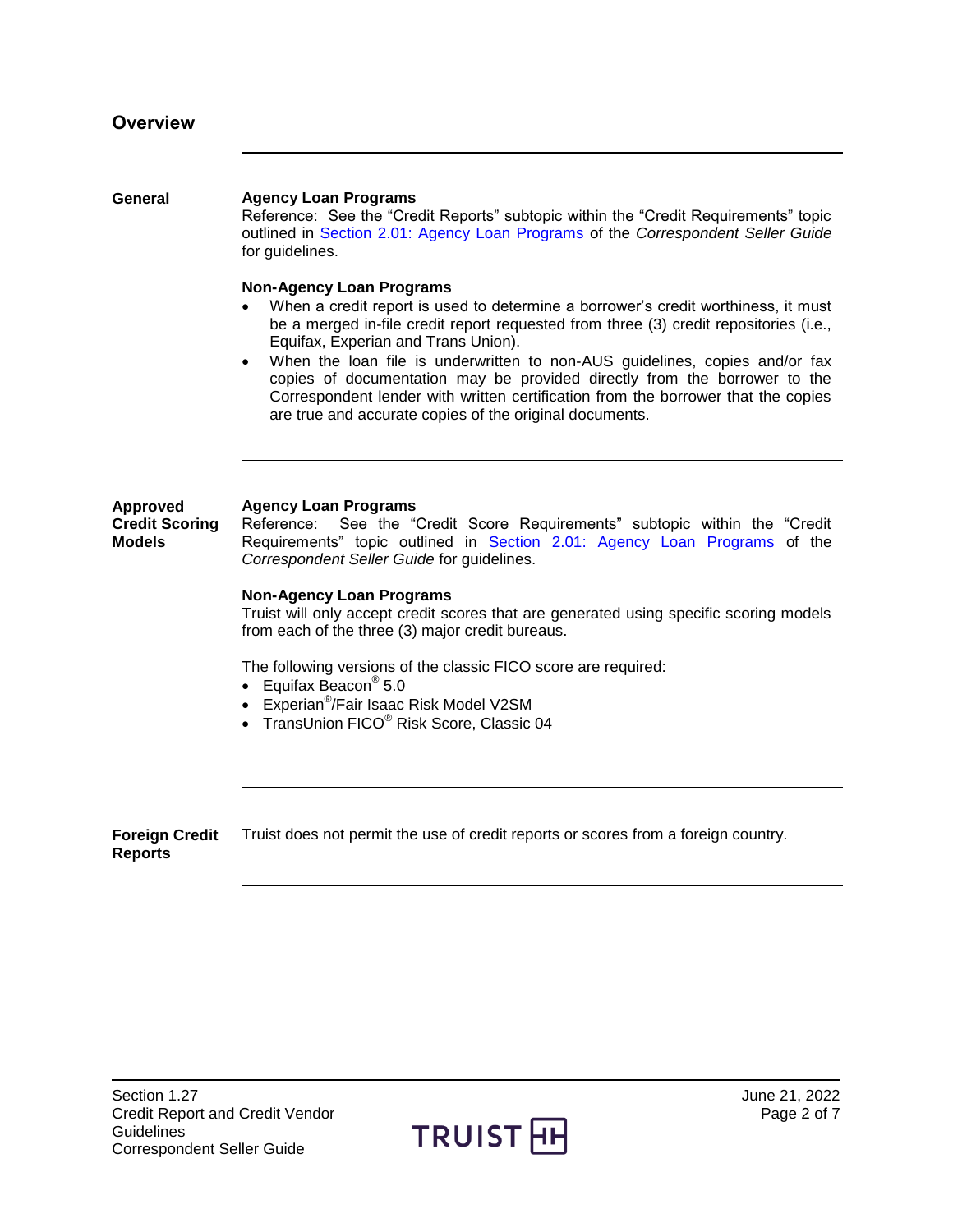# <span id="page-2-0"></span>**Related Bulletins**

<span id="page-2-1"></span>**General** Related bulletins are provided below in PDF format. To view the list of published bulletins, select the applicable year below.

- [2022](http://truistsellerguide.com/manual/cor/bulletins/Related%20Bulletins/2022/CCreditReportVendors2022.pdf)
- [2021](http://truistsellerguide.com/manual/cor/bulletins/Related%20Bulletins/2021/CCreditReportVendors2021.pdf)
- $2020$  $2020$

**Note:** There were no Related Bulletins in 2019.

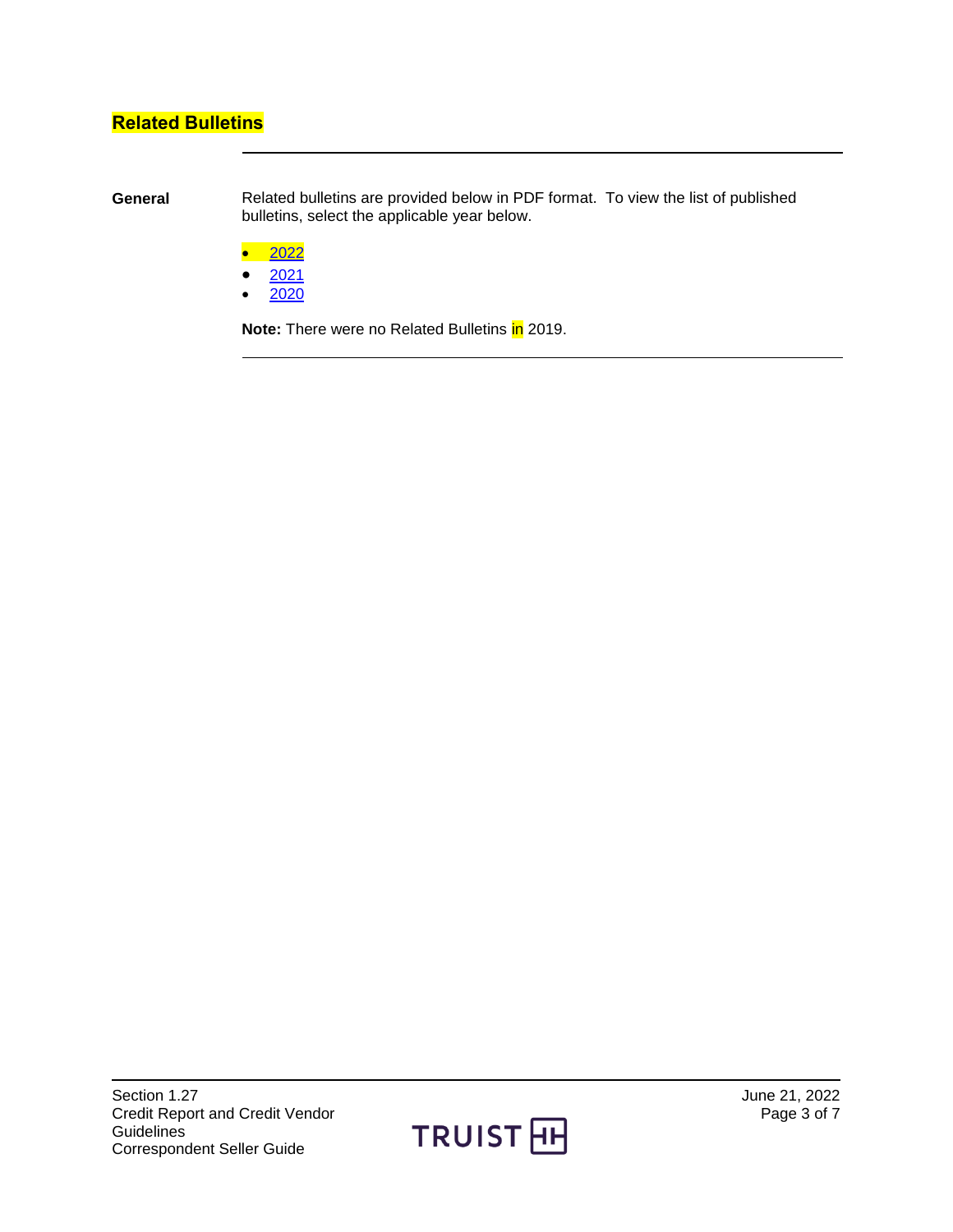## <span id="page-3-0"></span>**Risk Based Pricing Disclosure**

**Risk Based Pricing Disclosure**

- The closed loan package submitted to Truist by its Correspondent clients must contain a copy of either the ["Risk-based Pricing Notice"](http://truistsellerguide.com/manual/cor/general/RiskBasedPricingNotice.pdf), when applicable, or the ["Credit Score Disclosure Exception Notice"](http://truistsellerguide.com/manual/cor/general/CreditScoreDisclosureExceptionNotice.pdf) that was provided to each applicant.
- The Federal Reserve Board and the Federal Trade Commission have provided an exception for the mortgage lending industry, intended to streamline compliance by eliminating the need to determine who should receive a ["Risk-](http://truistsellerguide.com/manual/cor/general/RiskBasedPricingNotice.pdf)[Based Pricing Notice"](http://truistsellerguide.com/manual/cor/general/RiskBasedPricingNotice.pdf), and the need to target such notice to those individuals. In exchange for streamlined compliance, in lieu of the "Risk-based Pricing Notice", mortgage lenders must provide a special notice to *all* consumer applicants. The notice must contain the consumer's credit score, as well as additional information about credit scores. Truist has provided a model notice that incorporates the existing FCRA "Notice to Home Loan Applicant".
- Credit reporting service providers may be able to provide the "Credit Score Disclosure Exception Notice", along with the credit report, if the client does not intend to provide the Disclosures in-house.

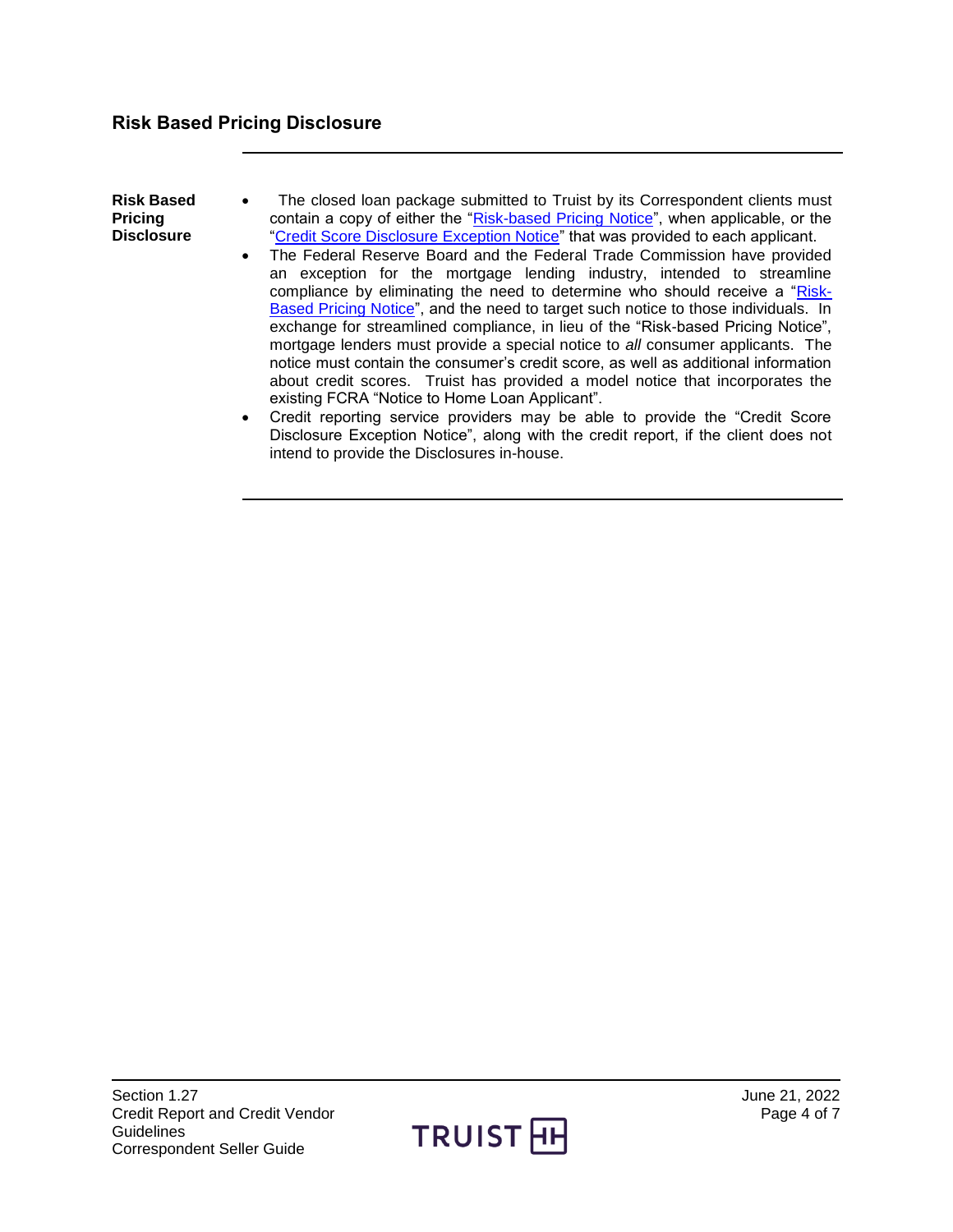# <span id="page-4-0"></span>**Fair and Accurate Credit Transactions Act (FACT Act)**

<span id="page-4-1"></span>

| <b>Fair and</b><br><b>Accurate</b><br><b>Credit</b><br><b>Transactions</b><br>Act (FACT Act)<br><b>Red Flag</b><br><b>Regulation</b> | The FACT Act Red Flag regulation requires reviewers of consumer credit reports<br>to apply thorough due diligence while responding to identity theft related fraud<br>alerts.<br>Correspondent lenders are responsible for being in compliance with all federal,<br>$\bullet$<br>state and jurisdictional requirements related to the FACT Act.<br>Correspondent lenders are urged to consult their legal counsel to ensure that they<br>$\bullet$<br>are in compliance with The Fair and Accurate Credit Transactions Act (FACT Act)<br>Red Flag Regulation.                                                                                                                                                                                                                                                                                                                                                                    |  |  |
|--------------------------------------------------------------------------------------------------------------------------------------|----------------------------------------------------------------------------------------------------------------------------------------------------------------------------------------------------------------------------------------------------------------------------------------------------------------------------------------------------------------------------------------------------------------------------------------------------------------------------------------------------------------------------------------------------------------------------------------------------------------------------------------------------------------------------------------------------------------------------------------------------------------------------------------------------------------------------------------------------------------------------------------------------------------------------------|--|--|
| <b>Credit Report Fees</b>                                                                                                            |                                                                                                                                                                                                                                                                                                                                                                                                                                                                                                                                                                                                                                                                                                                                                                                                                                                                                                                                  |  |  |
| <b>Credit Report</b><br><b>Fees</b>                                                                                                  | The Equal Credit Opportunity Act (ECOA) prohibits creditors from discriminating<br>$\bullet$<br>against an applicant based on marital status.<br>Charges for tri-merged credit reports on a joint application may not vary based<br>$\bullet$<br>on whether the applicant(s) are married or unmarried.<br>For example, a joint report may cost \$25.00 and an individual report \$12.50.<br>If there are two unmarried borrowers, the cost of the credit report charged to<br>each borrower must be exactly half of what a joint report would cost for<br>married borrowers. It is potentially discriminatory to charge individual,<br>unmarried borrowers more than half of what a joint report would cost married<br>borrowers.<br>Truist requires a refund prior to purchasing any loan where the charge for<br>$\bullet$<br>unmarried joint applicants' credit reports is more when compared to married joint<br>applicants. |  |  |
| <b>Age of Credit Report</b>                                                                                                          |                                                                                                                                                                                                                                                                                                                                                                                                                                                                                                                                                                                                                                                                                                                                                                                                                                                                                                                                  |  |  |

<span id="page-4-2"></span>**Age of Credit Report** Reference: See the applicable loan program product description for product specific guidelines that apply regarding the age of the credit report.

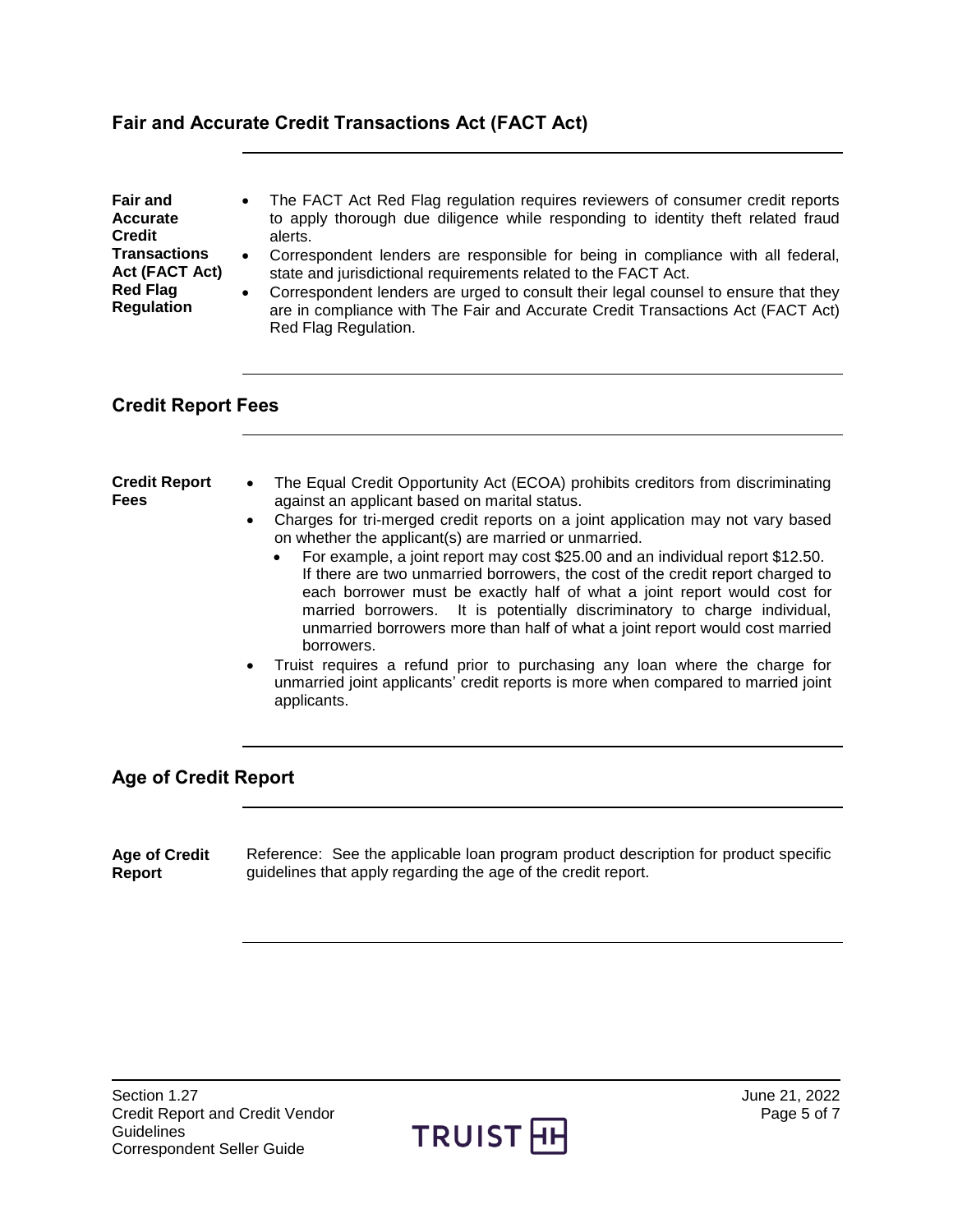## <span id="page-5-0"></span>**Non-Traditional Mortgage Credit Reports (NTMCRs)**

| Non-                  | Reference: See the applicable loan program product description for product specific |
|-----------------------|-------------------------------------------------------------------------------------|
| <b>Traditional</b>    | guidelines that apply regarding non-traditional mortgage credit reports.            |
| <b>Mortgage</b>       |                                                                                     |
| <b>Credit Reports</b> |                                                                                     |
| (NTMCRs)              |                                                                                     |

## <span id="page-5-1"></span>**Setting Up Accounts with Credit Reporting Vendors**

| <b>Setting Up</b><br><b>Accounts with</b> | The Fair Credit Reporting Act (FCRA) puts the responsibility on the lender<br>ordering a credit report to request a report only for permissible purposes. |
|-------------------------------------------|-----------------------------------------------------------------------------------------------------------------------------------------------------------|
| <b>Credit</b>                             | When accounts are established, the lender should only activate services for                                                                               |
| Reporting                                 | which they are allowed to use (e.g., credit reporting, rapid rescore, credit re-                                                                          |
| <b>Vendors</b>                            | issue, flood certification).                                                                                                                              |

### <span id="page-5-2"></span>**Corrections to the Credit Profile**

**Corrections to the Credit Profile Agency Loan Programs** Reference: See the "Credit Reports" subtopic within the "Credit Requirements" topic outlined in [Section 2.01: Agency Loan Programs](https://truistsellerguide.com/manual/cor/products/cagency.pdf) of the *Correspondent Seller Guide* for guidelines.

#### **Non-Agency Loan Programs**

- Corrections to the borrower's credit profile data should be made at the credit repository to ensure accuracy of information and to issue a new credit score.
- When there are errors on the credit report and there is not sufficient time to have the repository make updates, appropriate documentation may be obtained from the borrower to verify the correct credit information.